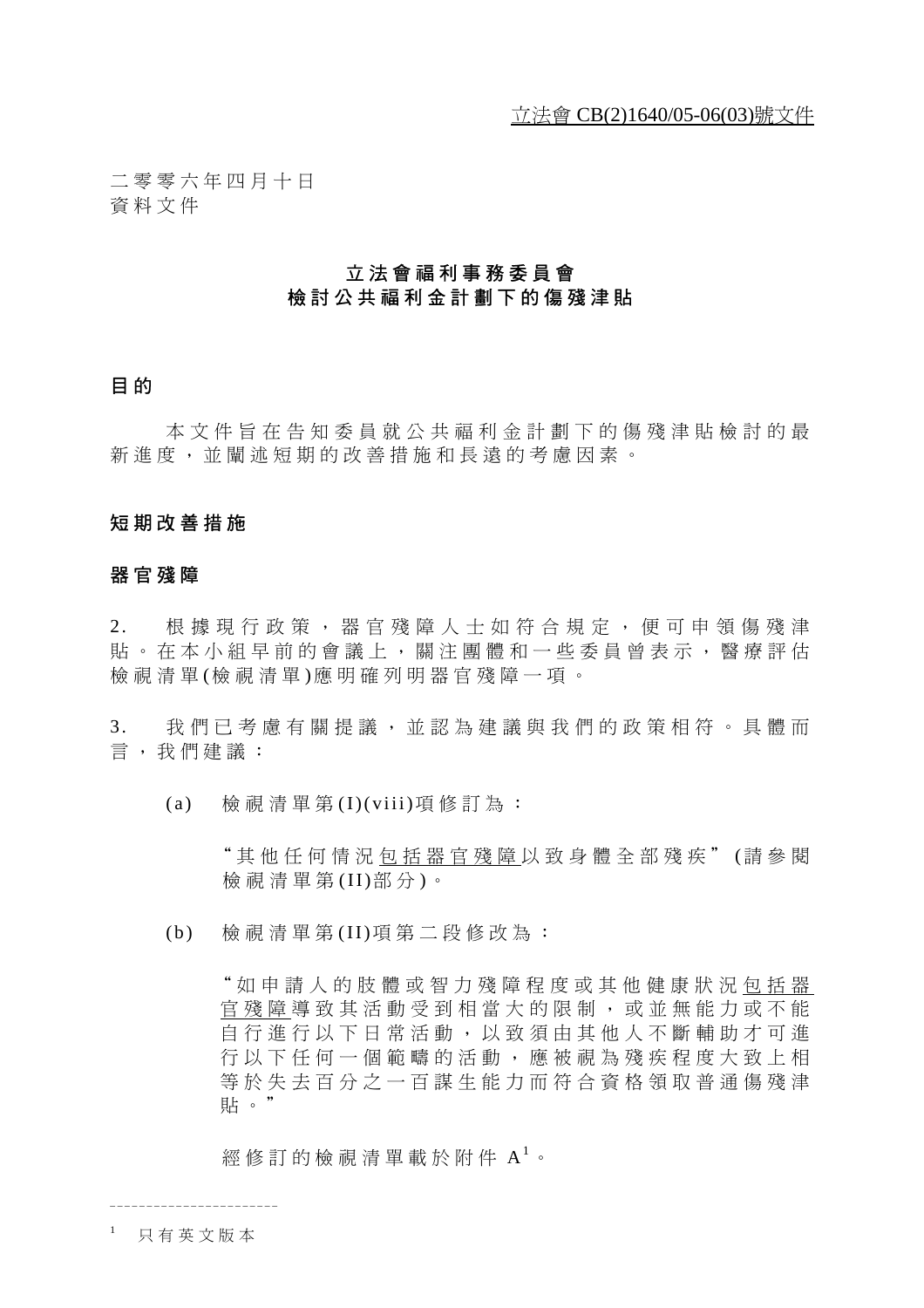(c) 醫療評估表格第 (I)(viii)項應作出相對修訂為:

"其他任何情況包括器官殘障 以致身體全部殘疾" (請 參 閱檢視清單第 (II)部 分 )。

經修訂的醫療評估表格載於附件 B<sup>1</sup>。

### 處理上訴個案

4. 有議員關注,社會保障上訴委員會處理須經由醫療評估委員會 作出評估的傷殘津貼上訴個案需時甚久。就此,我們已研究措施以加 快處理上訴的步伐。初步而言,醫院管理局(醫管局)將會邀請更多私 家 醫 生 加 入 醫 療 評 估 委 員 會 , 以 便 在 短 期 內 可 召 開 更 多 醫 療 評 估 委 員 會會議,評估這些上訴個案。當局亦會改善社會保障上訴委員會的行 政程序,以縮減處理上訴個案的時間。

## 長遠考慮因素

5. 傷殘津貼 是 一 項 無 須 供 款 及 無 須 接 受 經 濟 狀 況 審 杳 的 計 劃 。 這 項計劃於一九七三年推出,目的是在不論申請人的經濟狀況下為嚴重 殘疾人士提供援助。如經證實殘疾情況大致相等於《僱員補償條例》 (第 282 章)附表 1 界定為失去百分之一百謀生能力, 便被視為"嚴重 殘疾"。

6 . 另 一 方 面 , 綜 合社會保障 援 助 (綜 援 )計 劃 則 為殘疾人士提 供 經 濟 援助, 以照顧他們的基本和特別需要, 惟申請人須通過經濟狀況調 查。現時, 綜援計劃向殘疾或健康欠佳人士提供較健全成人為高的標 準金額,每名受助人每月可獲發 1,750元至 3,530元(即高出 600元至 1,920 元)不等。他們亦可獲發其他特別津貼,以照顧其特別需要,例 如支付眼鏡、假牙托、搬遷費用,往返醫院/診所的交通費,以及醫 牛 建議的膳食和器材。此外,由 2005年11月1日起,經醫生證明殘 疾程度 達 100% 或 需 要 經 常 護 理 而 非 居 於 院 舍 的 嚴 重 殘 疾 綜 援 受 助 人 , 每 月 可 獲 發 社 區 生 活 補 助 金 100 元 。傷殘津貼 及綜援 計劃下的傷 殘受助人數目表列如下:

| 受助人數目               | 2004/05      | 2005/06      |
|---------------------|--------------|--------------|
|                     | (截至 31.3.05) | (截至 28.2.06) |
| 普通傷殘津貼              | 95 686       | 98 070       |
| 高額傷殘津貼              | 14 273       | 14 4 08      |
| 綜 援 −殘 疾 程 度 達 100% | 70 399       | 73,440       |
| 綜援- 需要經常護理          | 17441        | 17 667       |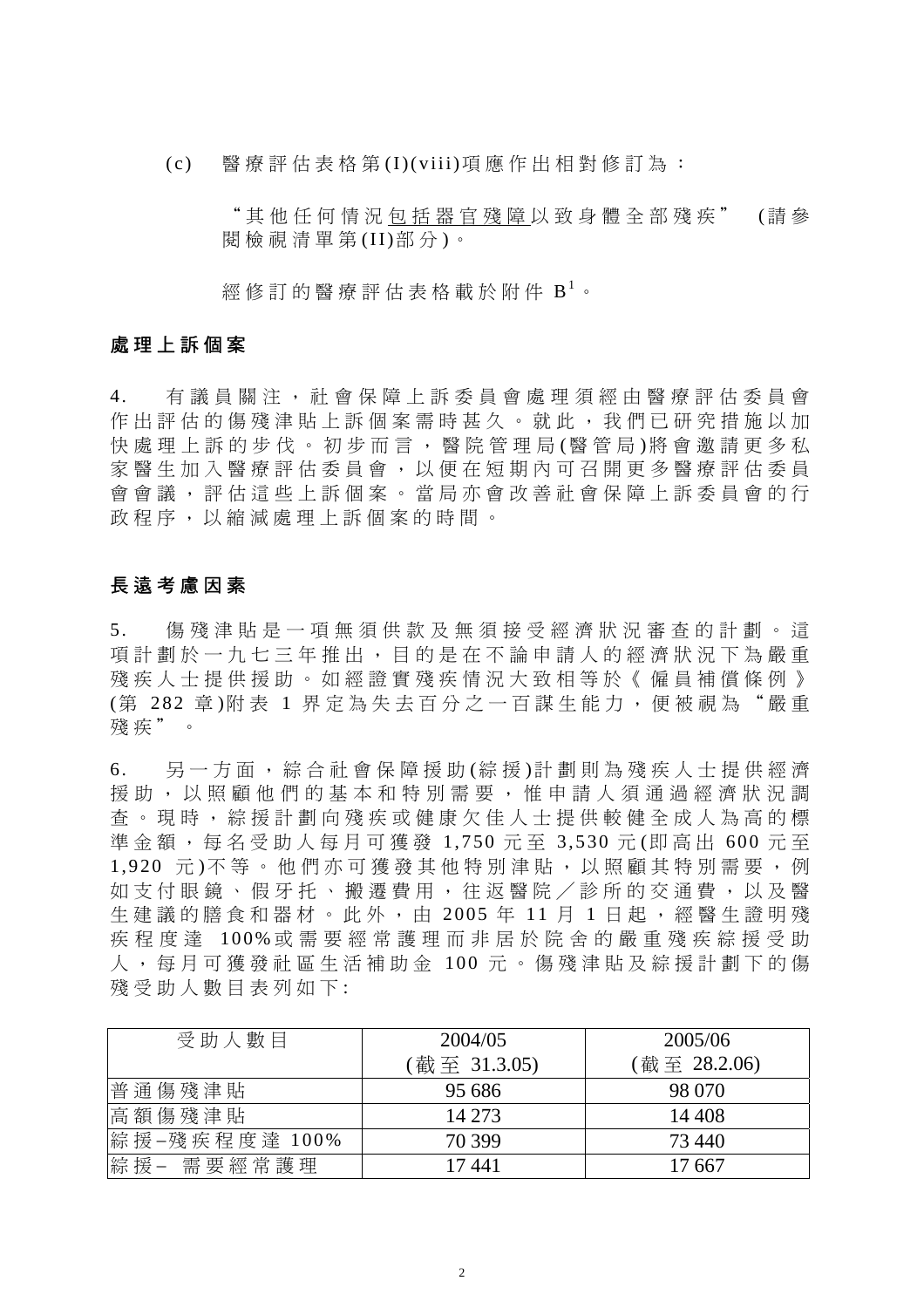7. 此 外 , 本 港 成 立 了 多 項 資 助 計 劃 , 為 殘 疾 人 士 提 供 經 濟 援 助 , 包括:

− 仁濟永強 全 癱 病 人 基 金 ;

- − 余兆麒 殘疾人士 基 金 " 嚴 重 殘 疾 肌肉萎縮症患者 醫 療 儀 器 及 消耗品援 助計劃" ;
- − 何 金 容 基 金 ; 以 及
- − 撒 瑪 利 亞 基 金 。

8. 傷殘津貼屬於無須接受經濟狀況調查的計劃,旨在照顧受助人 的一般而非特定需要。在殘疾人士可獲得的援助和支援形式有限時, 才需要設立這類一般性的傷殘津貼計劃。不過,鑑於綜援計劃的確立 和 復 康 服 務 的 發展愈來愈配 合 個 別 殘 疾 類 別 的 特 定 需 要 , 令 一 般 性 傷 殘津貼計劃的效用與理念成疑。

9. 在康 復 綱 領 下 , 我 們 提 供 一 系 列 的 服 務 以 滿 足 殘 疾 人 士 的 特 定 需 要 。 除 了 住 宿 服 務 以 外 , 我 們 的 康 復 服 務 主 要 是 以 社 區 為 本 , 照 顧 殘疾人士在就業、治療、交通、社交和康樂方面的活動, 目的是協助 他 們 融 入 社 群 並 能 繼 續 與 家 人 一 同 於 社 區 生活。有關 服 務 載列於附件 C。

10. 此 外 ,普通傷殘津貼的受助人現時 每 月可領取 1,125 元 的津貼。 經 證 實 需 要 他人不斷 照 顧 , 以 及 沒 有在政 府 或受資助院 舍 接 受 住 院 照 顧又符合領取普通傷殘津貼資格的人士,可領取每月 2,250 元的高額 傷殘津貼。

11. 我們曾 接獲要求 ,認為在受資助 特殊學校寄宿 的受助人於 學 校 放假期間亦應獲發放高額傷殘津貼。此外,亦有意見表示,鑑於受資 助院 舍 (特別是公立醫院)的照顧全面,向獲院舍照顧的受助人發放普 通傷殘津貼是雙重福利或援助過高。

12. 傷殘津貼 涵 蓋 的殘障 / 疾 病性質 範 圍 日 益 擴 大 , 令 計劃的 執 行 更形複雜。各項納入計劃的殘障/疾病類別,現載列於附件 D。

13. 上述問題錯綜複雜,我們須仔細衡量各項有關因素及影響,才 考慮對現行制度作出 重 大 改 變 。

14. 請委員 備 悉 本文件的 內 容 。

# **衛生福利及食物局** 社會福利署

二零零六年四月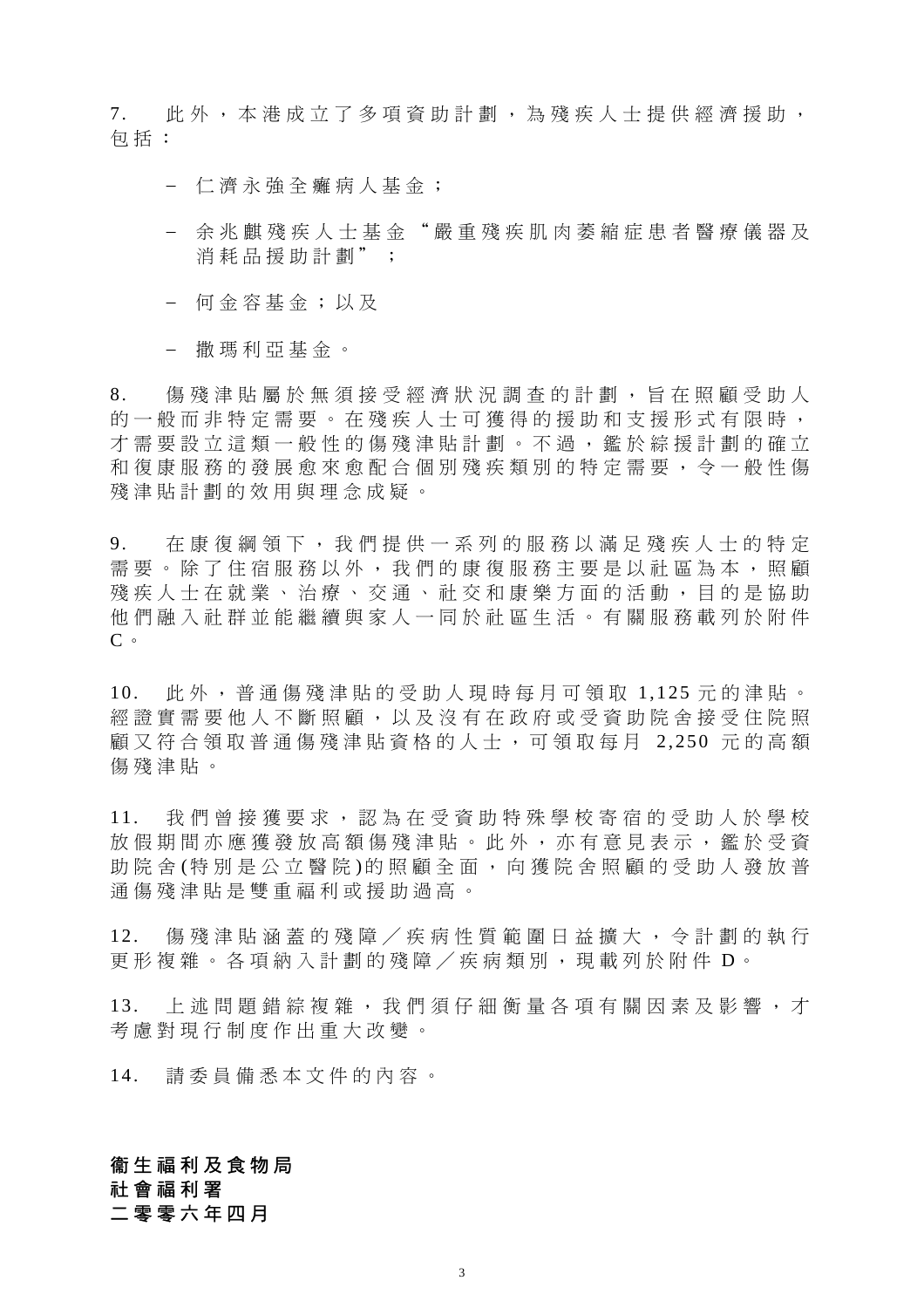#### **Checklist for Medical Assessment of Eligibility for Normal Disability Allowance for Disabilities other than Profound Deafness**

#### *Eligibility criteria*

Subject to other eligibility criteria being met, an applicant certified by the Director of Health or the Chief Executive, Hospital Authority as being in a position broadly equivalent to 100% loss of earning capacity according to the criteria in the First Schedule of the Employees' Compensation Ordinance (Cap. 282) can be eligible for Normal Disability Allowance (NDA) under the Social Security Allowance Scheme.

A profoundly deaf person who is certified to be suffering from a perceptive or mixed deafness with a hearing loss of 85 decibels or more in the better ear for pure tone frequencies of 500, 1 000 and 2 000 cycles per second, or 75 to 85 decibels with other physical handicaps which include lack of speech and distortion of hearing can also be eligible for NDA. Applicants suffering from hearing impairment should be assessed by ENT doctors of the designated specialist clinics/hospitals under the Hospital Authority in order to determine their eligibility for NDA. There is a different set of medical assessment form for cases of profound deafness.

Checklist for medical assessment of eligibility for NDA for disabilities other than profound deafness

- (I) Applicants whose physical/mental impairments or medical conditions have fallen into one of the following categories (which have been defined as 100% loss of earning capacity in the First Schedule of Employees' Compensation Ordinance (Cap. 282) are considered automatically eligible for NDA on medical grounds even though they have taken up employment :
	- (i) loss of functions of two limbs
	- (ii) loss of functions of both hands or all fingers and both thumbs
	- (iii) loss of functions of both feet
	- (iv) total loss of sight
	- (v) total paralysis (quadriplegia)
	- (vi) paraplegia
	- (vii) illness, injury or deformity resulting in being bed-ridden
	- (viii) any other conditions **including visceral diseases** resulting in total disablement (reference should be made to part (II) of the Checklist)

If the applicant's disabling condition does not fall into any of the above categories, please proceed to (II) below.

(II) Where an applicant's physical/mental impairments or other medical conditions have not fallen into any of the categories in (I) above, a medical assessment should be carried out to determine if the applicant is 'severely disabled' within the meaning of the scheme.

 An applicant is considered in a position broadly equivalent to 100% loss of earning capacity and thus eligible for NDA if his/her physical or mental impairment or other medical conditions **including visceral diseases**, have resulted in a significant restriction or lack of ability or volition to perform the following activities in daily living to the extent that substantial help from others is required in any one of the following areas :

- (1) working in the original occupation and performing any other kind of work for which he/she is suited;
- (2) coping with self-care and personal hygiene including feeding, dressing, grooming, toileting and bathing;
- (3) maintaining one's posture and dynamic balance while standing or sitting, for daily activities, managing indoor transfer (bed/chair, floor/chair, toilet transfer), travelling to clinic, school, place and work; and
- (4) expressing oneself, communicating and interacting with others including speaking, writing, utilizing social (community) resources, seeking help from others, and participating in recreational and social activities.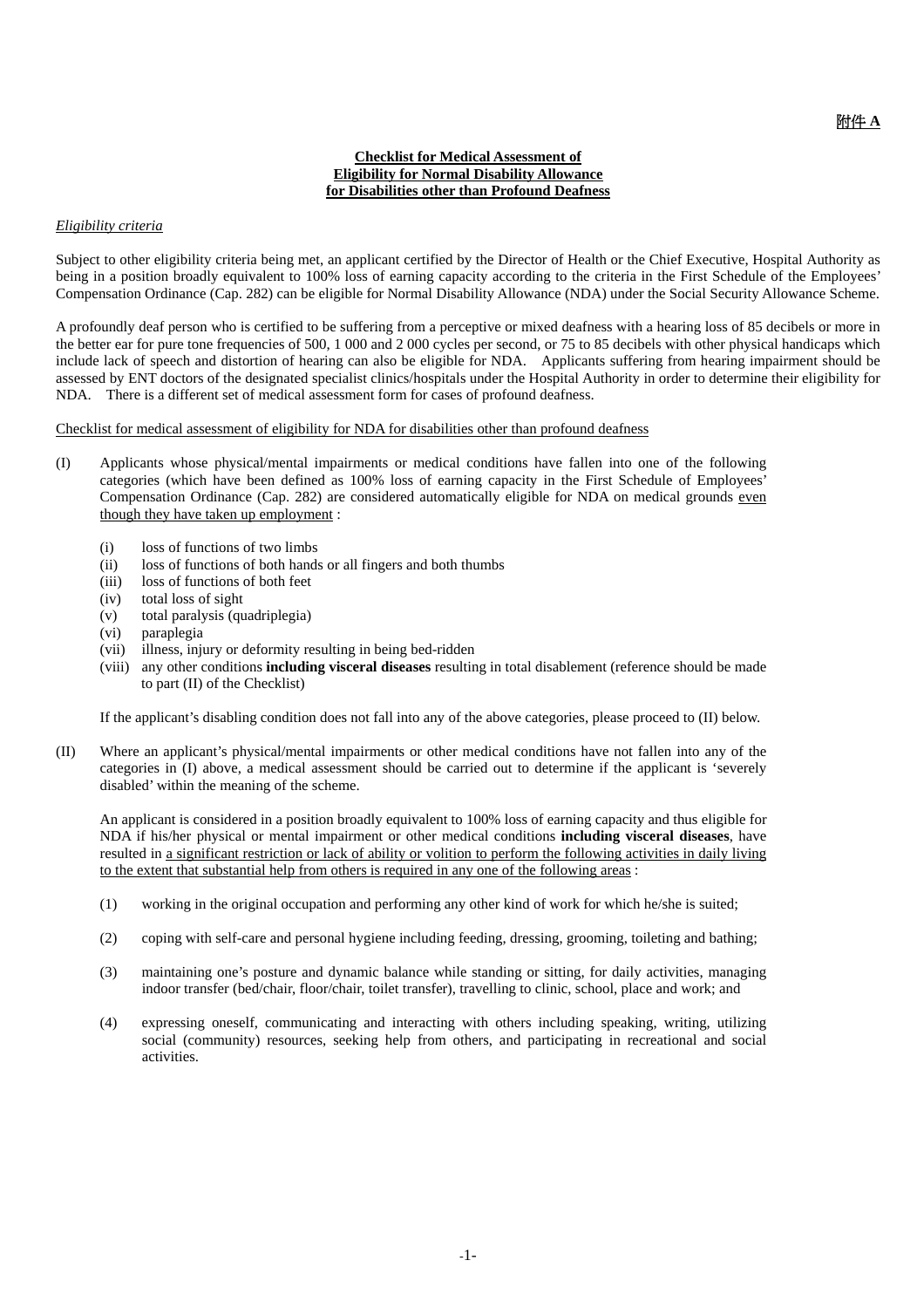#### **SUPPLEMENTARY MEDICAL ASSESSMENT FORM ON NEED FOR CONSTANT ATTENDANCE (SSA SCHEME)**

Please ignore this Form **UNLESS** the patient, **IN ADDITION TO** being totally disabled broadly equivalent to a person with a 100% loss of earning capacity, **ALSO REQUIRES** from another person:

□ (i) **FREQUENT ATTENTION** throughout the **DAY AND PROLONGED** or **REPEATED ATTENTION** during the **NIGHT** in connection with his/her bodily functions, e.g. totally bedridden, quadriplegia;

#### **OR**

□ (ii) **CONTINUAL SUPERVISION** in order to avoid endangering himself/herself or others, e.g. severely demented/mentally retarded.

#### **AND**

□ (iii) For a patient aged under 15, he/she **MUST ALSO REQUIRE CONSTANT ATTENTION** and **SUPERVISION**  substantially **IN EXCESS** of that normally required by a child of the same age and sex. Suggested aspects for consideration include life-threatening conditions, hyperactivity uncontrollable by medication and/or therapy, etc.

To make a child eligible, please tick either  $(i) + (iii)$  **OR**  $(ii) + (iii)$ 

#### **Recommendation**

#\*Mr / Ms qualifies for Higher Disability Allowance for the period specified in (III) of the Medical Assessment Form due to conditions as checked above.

N.B.: Patient certified to be in need of constant attendance will be eligible for a higher rate of Disability Allowance which is **twice** that of the normal rate under the SSA Scheme.

(Space for official chop)

| Signature of Medical Officer: |  |
|-------------------------------|--|
|                               |  |

*Name in block letters:*

 *\*Hospital/Clinic*

*Date:* 

\* Delete whichever is inapplicable.

# To be completed by SSFU or MSSU.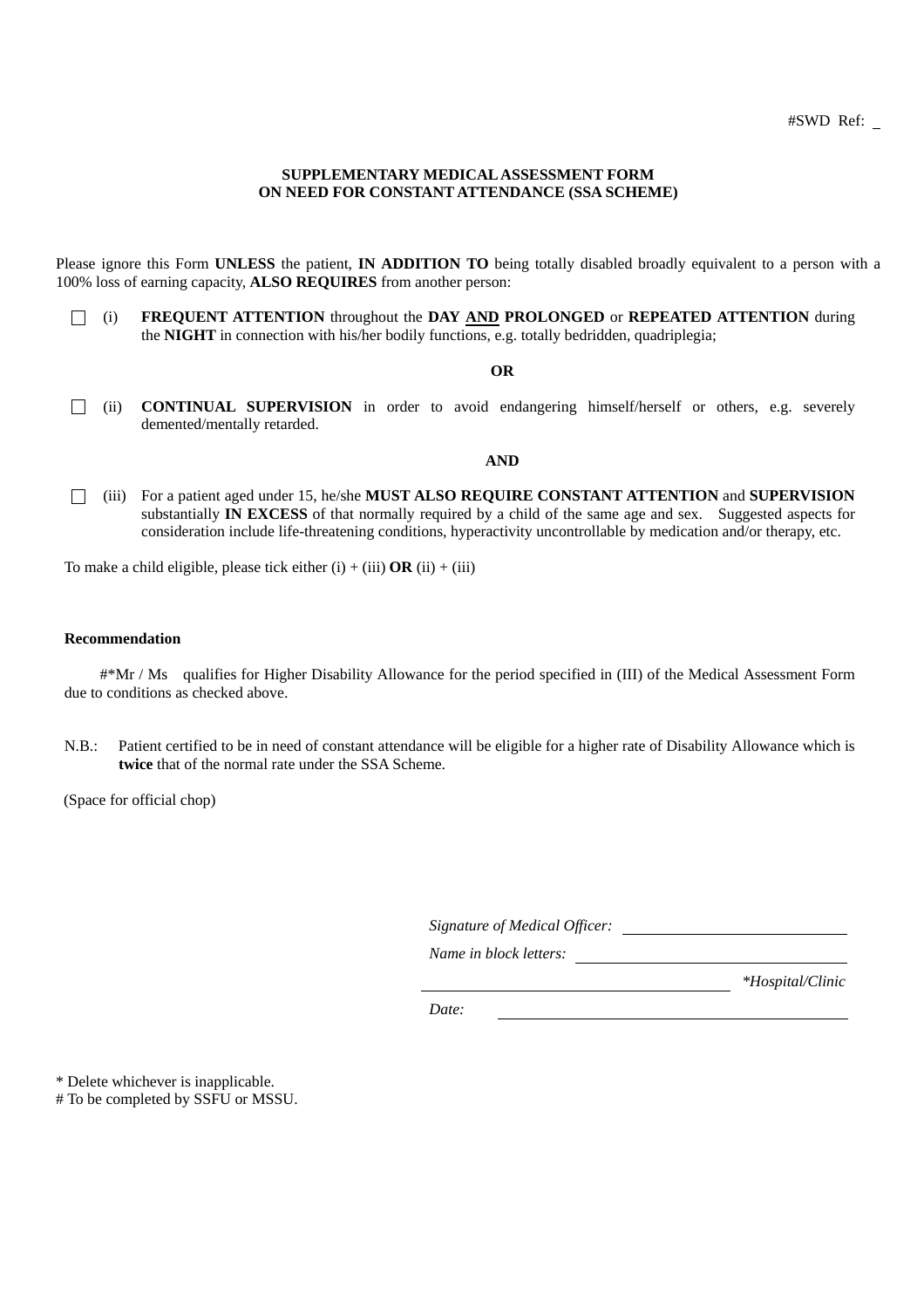#### **SOCIAL SECURITY ALLOWANCE (SSA) SCHEME**

|                          |                                                                                                                                                                                                                                                                                                     | MEMO       |                                |                  |
|--------------------------|-----------------------------------------------------------------------------------------------------------------------------------------------------------------------------------------------------------------------------------------------------------------------------------------------------|------------|--------------------------------|------------------|
|                          | From: Supervisor,                                                                                                                                                                                                                                                                                   | To:        | *Medical Social Worker         |                  |
|                          | Social Welfare Department                                                                                                                                                                                                                                                                           |            | Medical Officer-in-charge      |                  |
| Ref.:                    |                                                                                                                                                                                                                                                                                                     |            |                                | *Hospital/Clinic |
| Tel.:                    |                                                                                                                                                                                                                                                                                                     | Your Ref.: |                                |                  |
| Date:                    |                                                                                                                                                                                                                                                                                                     | dated:     |                                |                  |
| $Re: *Mr/Ms$<br>Address: | *HKIC/BC No.:<br>Hospital/Clinic:                                                                                                                                                                                                                                                                   |            | Age:<br>Tel. No.:<br>Ref. No.: |                  |
|                          | Next follow-up date:                                                                                                                                                                                                                                                                                |            | Specialty/Ward:                |                  |
|                          | The above-named, who claims suffering from ______________________(type of disability), has applied for Disability<br>Allowance under the SSA Scheme. *He/She has given us permission to make the medical enquiry. Available information on<br>*his/her disability *and/or medication is as follows: |            |                                |                  |

2 A copy of the \*previous medical assessment report/follow-up slip/card/X-ray card\* is/are\* attached/not available.

3 The above-named \*is/is not a sheltered workshop worker \*\* (specify only for cases applying for Higher Disability Allowance).

4 I should be grateful if you would fill in the relevant sections in the form overleaf and return the original copy of the completed form to the undersigned **on or before\_\_\_\_\_\_\_\_\_\_\_\_\_\_\_\_\_\_\_\_\_\_\_\_**. If telephone discussion is desirable, please contact the undersigned or on Tel. No.:.

|                          |                                                                                |            | Signature:<br>Name in block letters:                            |
|--------------------------|--------------------------------------------------------------------------------|------------|-----------------------------------------------------------------|
|                          |                                                                                |            | Supervisor,                                                     |
|                          | (For new applications only)<br>From: Medical Social Worker<br>*Hospital/Clinic | To:        | Supervisor,<br>Social Welfare Department                        |
| $Ref.$ :                 |                                                                                |            |                                                                 |
| Tel.:                    |                                                                                | Your Ref.: |                                                                 |
| Date:                    |                                                                                | dated:     |                                                                 |
| $Re: *Mr/Ms$<br>Address: | *HKIC/BC No.:                                                                  |            | Age:<br><b><i>BRIDGE COLLECTIVE COLLECTIVE</i></b><br>Tel. No.: |
|                          | Hospital/Clinic:                                                               |            | Ref. No.                                                        |

The above-named has applied for Disability Allowance under the SSA Scheme.

2. I forward overleaf a medical report on the above-named. Additional remarks are as follows:

(Space for official chop)

l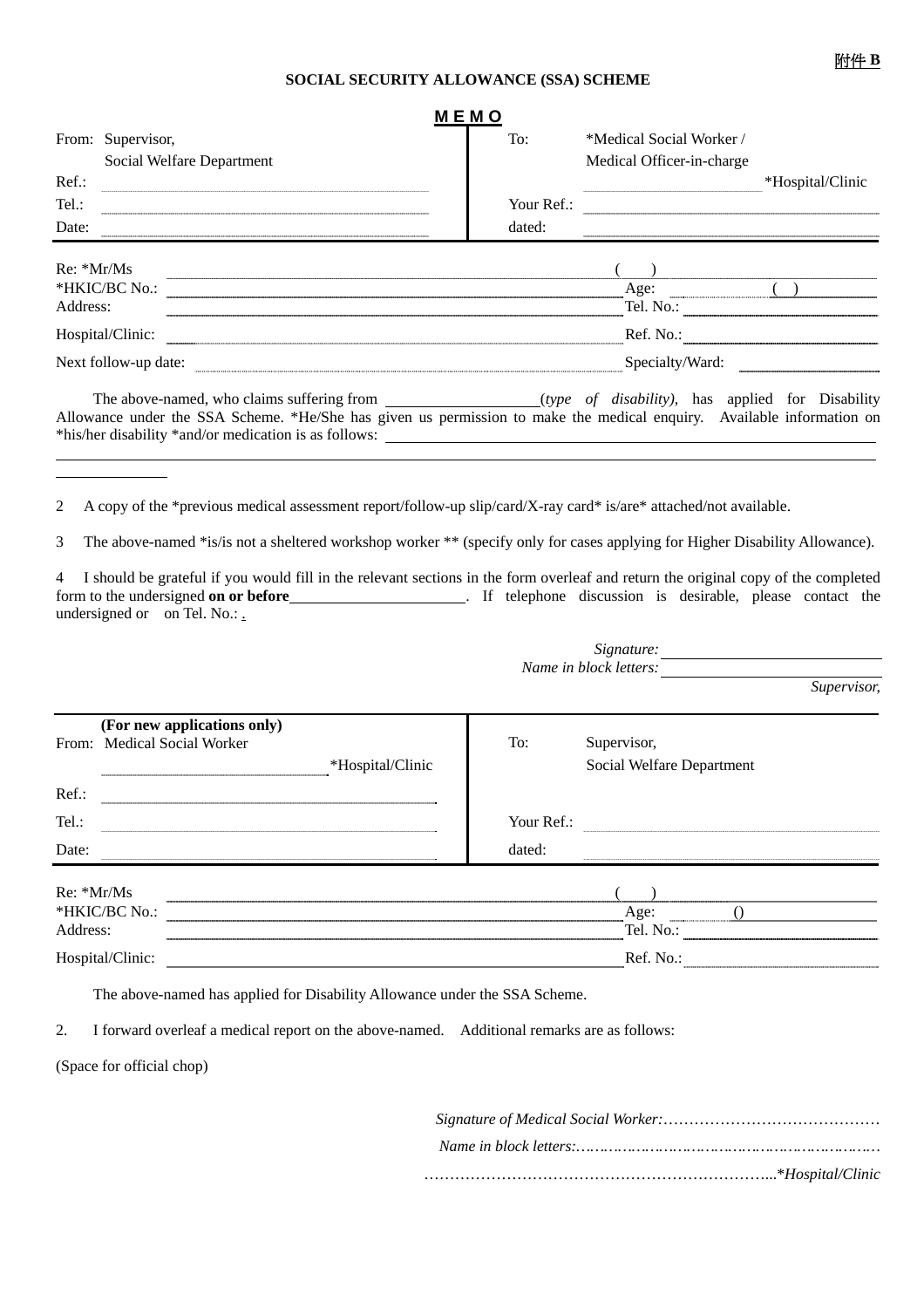|          |            | <b>MEMO</b>                                                                                                                                                                                                                                                                                                                                                                                                                                                                                                                                                                                                                                             |
|----------|------------|---------------------------------------------------------------------------------------------------------------------------------------------------------------------------------------------------------------------------------------------------------------------------------------------------------------------------------------------------------------------------------------------------------------------------------------------------------------------------------------------------------------------------------------------------------------------------------------------------------------------------------------------------------|
| From:    |            | To:<br>Medical Officer,<br>Supervisor,                                                                                                                                                                                                                                                                                                                                                                                                                                                                                                                                                                                                                  |
| $Ref.$ : |            | *Hospital/Clinic<br>Social Welfare Department                                                                                                                                                                                                                                                                                                                                                                                                                                                                                                                                                                                                           |
| Tel. :   |            | Your Ref. :                                                                                                                                                                                                                                                                                                                                                                                                                                                                                                                                                                                                                                             |
| Date:    |            | dated :                                                                                                                                                                                                                                                                                                                                                                                                                                                                                                                                                                                                                                                 |
|          |            | MEDICAL ASSESSMENT FORM                                                                                                                                                                                                                                                                                                                                                                                                                                                                                                                                                                                                                                 |
|          |            | <b>Social Security Allowance (SSA) Scheme</b>                                                                                                                                                                                                                                                                                                                                                                                                                                                                                                                                                                                                           |
|          | Re: *Mr/Ms | <b>HKIC/BC No.</b> SSFU Ref. <i>(information to be filled by SSFU</i> )                                                                                                                                                                                                                                                                                                                                                                                                                                                                                                                                                                                 |
|          |            | In making the medical assessment, please refer to the checklist on P. 3 for reference.                                                                                                                                                                                                                                                                                                                                                                                                                                                                                                                                                                  |
|          |            | Please tick the appropriate box below:                                                                                                                                                                                                                                                                                                                                                                                                                                                                                                                                                                                                                  |
| $($ I    | (A)        | Nature/Degree of disability<br>The patient is in a position broadly equivalent to a person with a 100% loss of earning capacity *** due to :<br>loss of functions of two limbs<br>(v) total paralysis (quadriplegia)<br>$\Box$<br>(i)<br>loss of functions of both hands or all $\Box$ (vi) paraplegia<br>(ii)<br>fingers and both thumbs<br>(iii) loss of functions of both feet<br>(vii) illness, injury or deformity resulting in being bedridden<br>$\Box$<br>(viii) any other conditions including visceral diseases resulting in total<br>(iv) total loss of sight<br>disablement (reference should be made to part II of Checklist)<br>(specify) |
|          | (B)        | The patient is suffering from a condition which produces a degree of disablement broadly equivalent to a person with a 100% loss of<br>earning capacity due to:<br>organic brain syndrome<br>(i)<br>(iv) neurosis<br>$\Box$<br>$\Box$<br>personality disorder<br>(ii)<br>mental retardation<br>$\Box$<br>(v)<br>(vi) any other conditions resulting in total mental disablement<br>(iii)<br>psychosis<br>(specify)<br>(For (A) and (B) above, please also complete (IV) to assess the patient's mental fitness for making a statement.)                                                                                                                 |
|          | (C)        | The patient is suffering from<br>but NOT TO THE EXTENT OF                                                                                                                                                                                                                                                                                                                                                                                                                                                                                                                                                                                               |
|          |            | (disability)<br>$(A)$ OR $(B)$ ABOVE.                                                                                                                                                                                                                                                                                                                                                                                                                                                                                                                                                                                                                   |
| (II)     |            | Recommendation (tick one item only)<br>The patient does not qualify for a Disability Allowance because :<br>his/her degree of disablement is not broadly equivalent to a 100% loss of earning capacity (see $(I)(C)$ ), or<br>(i)<br>(ii) his /her disablement specified in $(I)(A)$ or $(B)$ is expected to last for less than 6 months (applicable to new cases only).                                                                                                                                                                                                                                                                                |
|          |            | The patient qualifies for Normal Disability Allowance (see $(I)(A)$ or $(B)$ but not Higher Disability Allowance. (For conditions of<br>eligibility for Higher Disability Allowance, please refer to Supplementary Medical Assessment Form attached).                                                                                                                                                                                                                                                                                                                                                                                                   |
|          |            | The patient qualifies for Higher Disability Allowance meeting the criteria for Normal Disability Allowance (see $(I)(A)$ or $(B)$ ) and<br>additional conditions for Higher Disability Allowance. (Supplementary Medical Assessment Form for Higher Disability Allowance<br>must also be completed).                                                                                                                                                                                                                                                                                                                                                    |
| (III)    |            | Duration of disabling condition<br>The condition specified in $(I)(A)$ or $(B)$ is likely to last *from the date of application/from the date after the expiry date of                                                                                                                                                                                                                                                                                                                                                                                                                                                                                  |
|          |            | less than 6 months<br>(see (II)(ii))<br>over 2 years-up to 3 years<br>(specify number of months)<br>from 3 years to years (specify)                                                                                                                                                                                                                                                                                                                                                                                                                                                                                                                     |
|          |            | up to and including __________ years old (specify for child assessment service)<br>6 months<br>over 6-12 months<br>permanently<br>$\vert \ \ \vert$<br>$\Box$<br>over 1 year-up to 2 years                                                                                                                                                                                                                                                                                                                                                                                                                                                              |
|          |            | The patient has been informed that his/her disabling condition is subject to a medical review (for cases where the disabling condition is<br>not permanent).                                                                                                                                                                                                                                                                                                                                                                                                                                                                                            |
| (IV)     |            | Fitness for making a statement at the time of current assessment/last clinical assessment<br>The patient is mentally fit for making a statement.<br>П<br>The patient is mentally unfit for making a statement.                                                                                                                                                                                                                                                                                                                                                                                                                                          |
| (V)      |            | Any other comments by the Medical Officer (To help other doctors to assess the patient in future, please put down some physical findings and supportive<br>evidence for assessment, where appropriate.)                                                                                                                                                                                                                                                                                                                                                                                                                                                 |

*(Space for official chop) (Signature of Medical Officer) (Name in block letters) (Date)* 

\* Delete whichever is inapplicable.

\*\* A sheltered workshop worker is normally NOT eligible for Higher Disability Allowance.

\*\*\* According to the criteria in the First Schedule of the Employees' Compensation Ordinance (Cap. 282) but for the purpose of the Scheme, the element of 'permanency' which is in Cap. 282 has been excluded from (vii) and (viii) of (I)(A)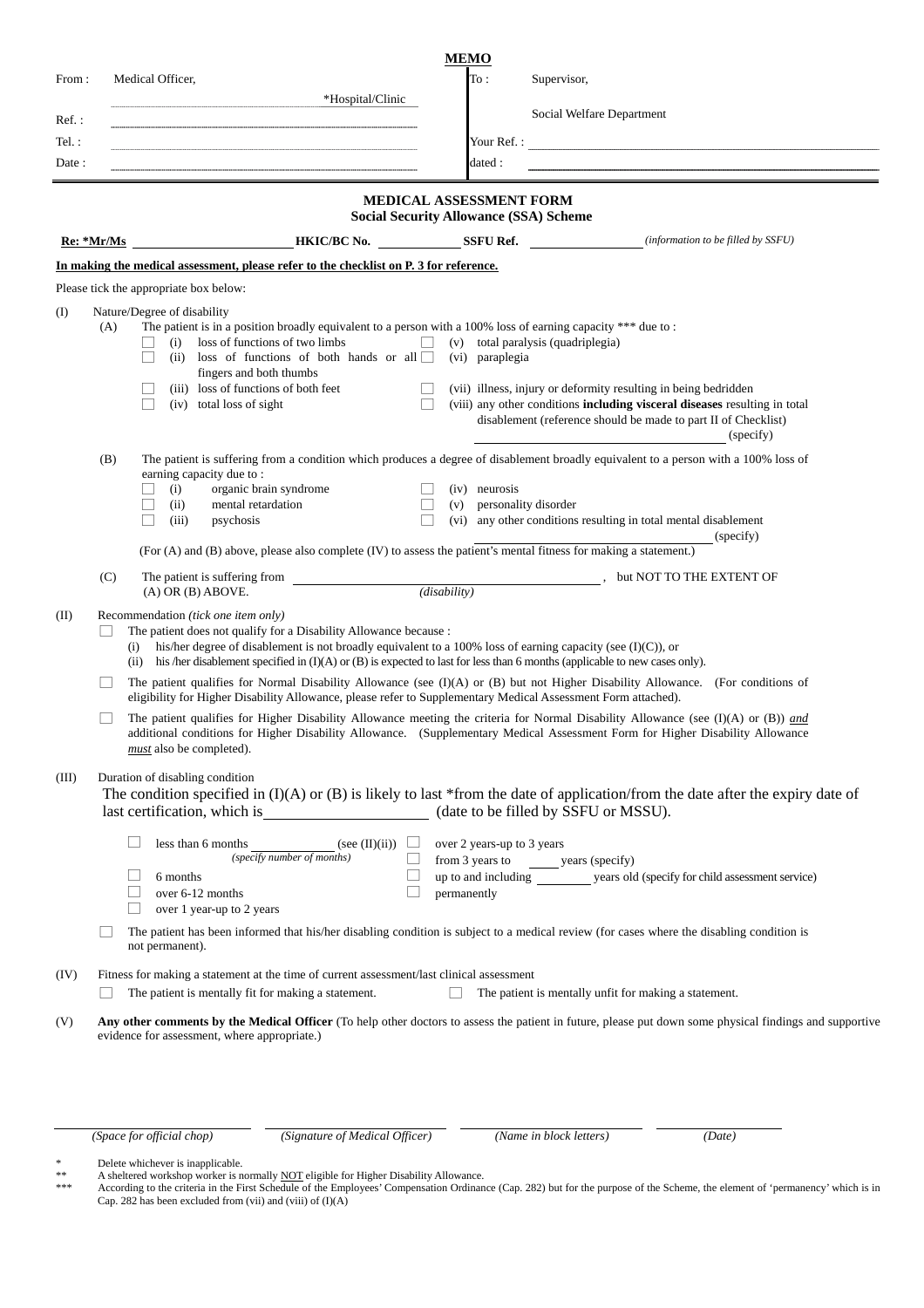# 為殘疾人士提供的康復服務

# 社區支援服務

| 日間照顧        | 訓練及活動中心                                       |
|-------------|-----------------------------------------------|
|             | 展能中心                                          |
|             | 展能中心/庇護工場/綜合職業康復服務中心                          |
|             | 延展照顧計劃                                        |
|             |                                               |
| 職 業 康 復     | 庇護工場<br>$\bullet$                             |
|             |                                               |
|             | 輔助就業                                          |
|             | 技能訓練中心                                        |
|             | 綜合職業康復服務中心                                    |
|             | 綜合職業訓練中心                                      |
|             | 在職培訓計劃                                        |
|             | 創業展才能計劃                                       |
|             |                                               |
|             |                                               |
| 社 區 爲 本 計 劃 | 家 居 訓 練 及 支 援 服 務 (包 括 治 療 服 務 )<br>$\bullet$ |
|             | 家長/親屬資源中心                                     |
|             | 社區精神健康連網                                      |
|             | 暫託服務                                          |
|             | 假期照顧服務                                        |
|             | 中途宿舍續顧服務                                      |
|             |                                               |
| 康樂和社交       | 社交及康樂中心<br>$\bullet$                          |
|             |                                               |
|             | 健樂會                                           |
|             |                                               |
| 交通          | 康復巴士<br>$\bullet$                             |
|             |                                               |
| 資訊科技        | 殘疾人士資訊科技支援計劃                                  |
|             |                                               |

2006/07 年度的新措施

• 為嚴重殘疾人士包括四肢癱瘓病人提供新的過渡性的住 宿、日間訓練、護理及支援服務,以協助他們重返社區生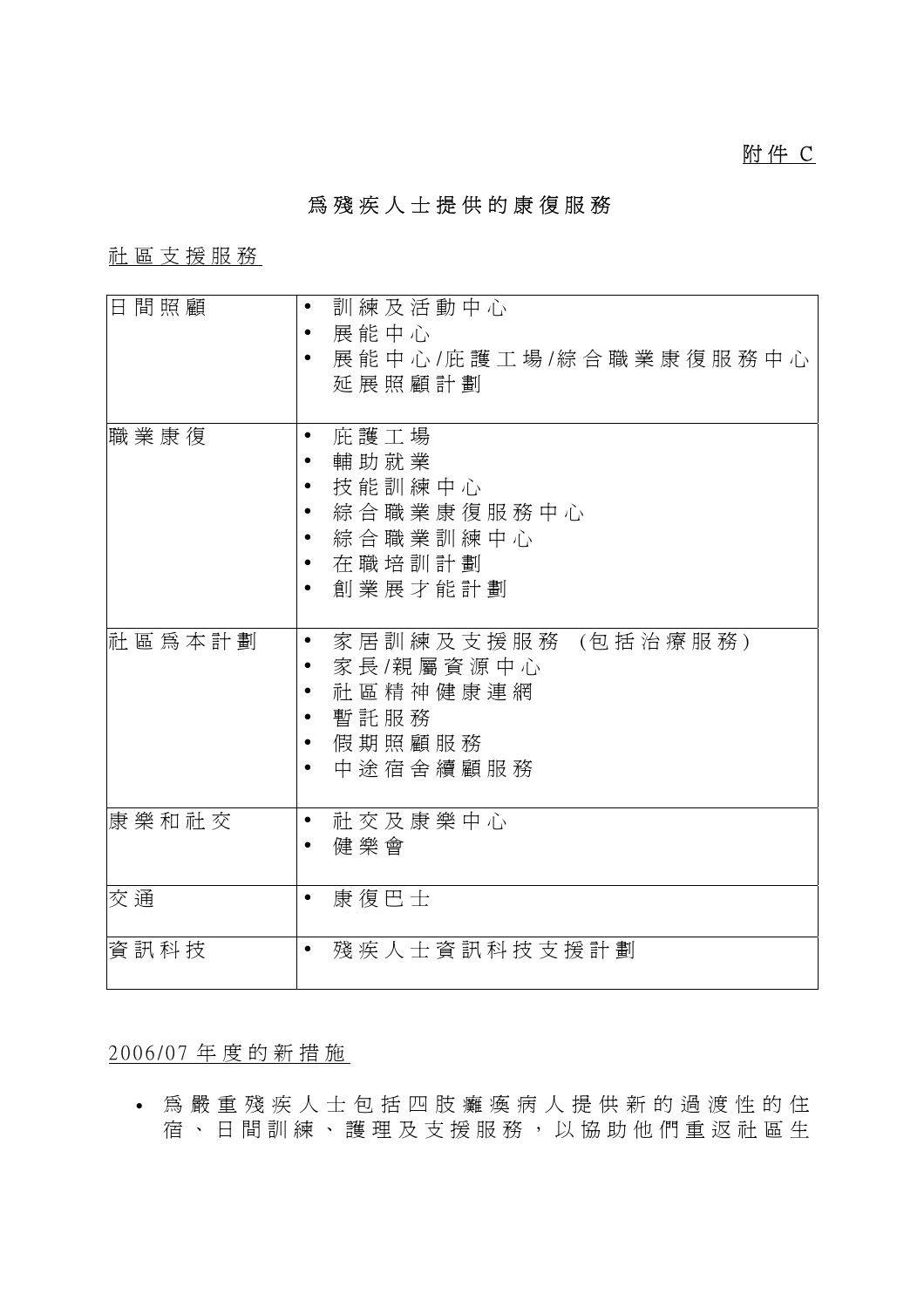活 。

- 為精神病、神經系統受損及肢 體殘障病者,在離院後提供 療養和日間持續康復服務,協助他們早日重新融入社群。
- 為居住於康復院舍的殘疾人士推行到診醫生計劃。
- 加強為殘疾人士的家人和照顧者提供訓練和支援服務。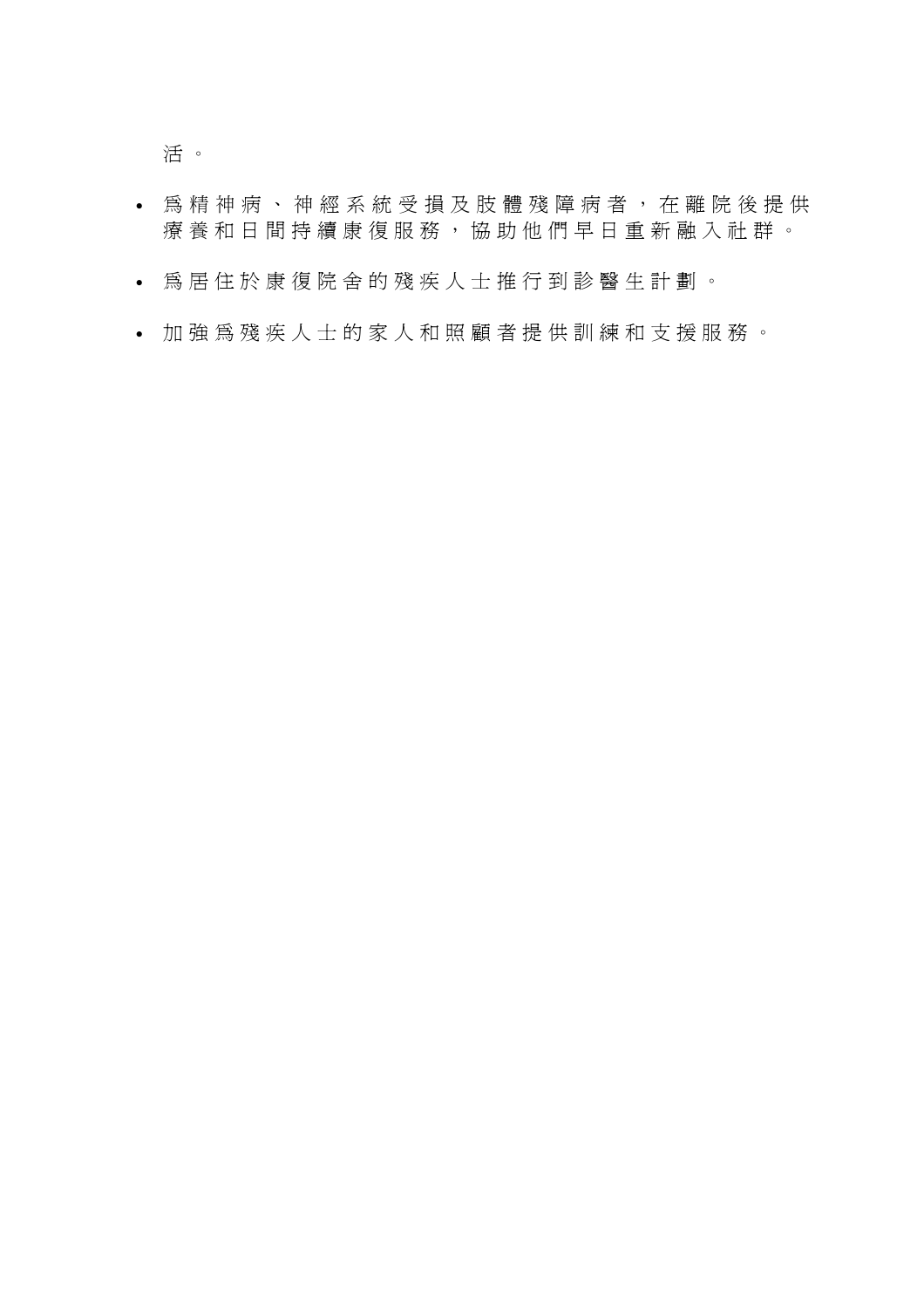| 殘障類別                  | 普通傷殘津貼  |         |
|-----------------------|---------|---------|
|                       | 領取津貼人數  | 佔總數的百分比 |
| 肢體殘障                  |         |         |
| 失去四肢其中之二的功能           | 3841    | 3.9%    |
| 失去雙手或全部十隻手指的功<br>能    | 235     | 0.2%    |
| 失去雙足的功能               | 440     | 0.4%    |
| 雙目完全失明                | 4934    | 5.0%    |
| 全身癱瘓                  | 227     | 0.2%    |
| 下身癱瘓                  | 465     | 0.5%    |
| 因疾病、殘疾以致長期臥牀          | 797     | 0.8%    |
| 其他任何情況以致身體全部殘<br>疾    | 50 587  | 51.6%   |
| 小計                    | 61 526  | 62.7%   |
| 心智機能上嚴重缺陷             |         |         |
| 腦器官病癥狀                | 1758    | 1.8%    |
| 弱智                    | 9 4 0 9 | 9.6%    |
| 精神病                   | 11 639  | 11.9%   |
| 神經官能病                 | 5 8 2 2 | 5.9%    |
| 性格失常                  | 255     | 0.3%    |
| 其他任何情況而導致失去全面<br>心智機能 | 3 3 5 8 | 3.4%    |
| 小計                    | 32 24 1 | 32.9%   |
| 聽覺極度受損                | 4 3 0 3 | 4.4%    |
| 總計                    | 98 070  | 100.0%  |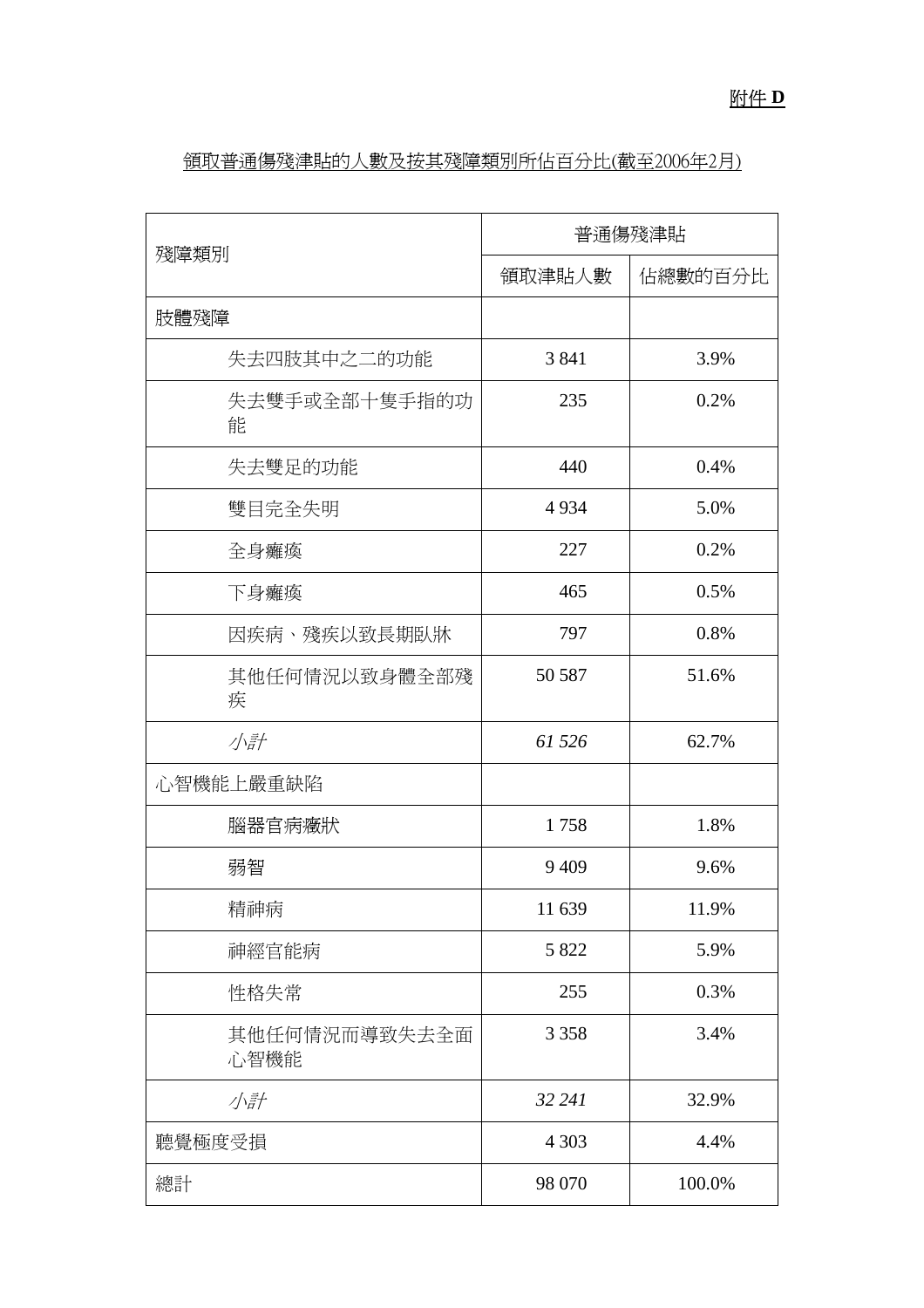# 領取高額傷殘津貼的人數及按其殘障類別所佔百分比(截至2006年2月)

|                       | 高額傷殘津貼       |         |
|-----------------------|--------------|---------|
| 殘障類別                  | 領取津貼人數       | 佔總數的百分比 |
| 肢體殘障                  |              |         |
| 失去四肢其中之二的功能           | 1 3 7 3      | 9.5%    |
| 失去雙手或全部十隻手指的功<br>能    | 39           | 0.3%    |
| 失去雙足的功能               | 166          | 1.2%    |
| 雙目完全失明                | 99           | 0.7%    |
| 全身癱瘓                  | 207          | 1.4%    |
| 下身癱瘓                  | 361          | 2.5%    |
| 因疾病、殘疾以致長期臥牀          | 418          | 2.9%    |
| 其他任何情況以致身體全部殘<br>疾    | 9 2 6 0      | 64.3%   |
| 小計                    | 11 923       | 82.8%   |
| 心智機能上嚴重缺陷             |              |         |
| 腦器官病癥狀                | 896          | 6.2%    |
| 弱智                    | 738          | 5.1%    |
| 精神病                   | 133          | 0.9%    |
| 神經官能病                 | 79           | 0.5%    |
| 性格失常                  | 27           | 0.2%    |
| 其他任何情況而導致失去全面<br>心智機能 | 611          | 4.2%    |
| 小計                    | 2 4 8 4      | 17.2%   |
| 聽覺極度受損                | $\mathbf{1}$ | $\ast$  |
| 總計                    | 14 4 08      | 100.0%  |

註釋: \* 少於 0.05%.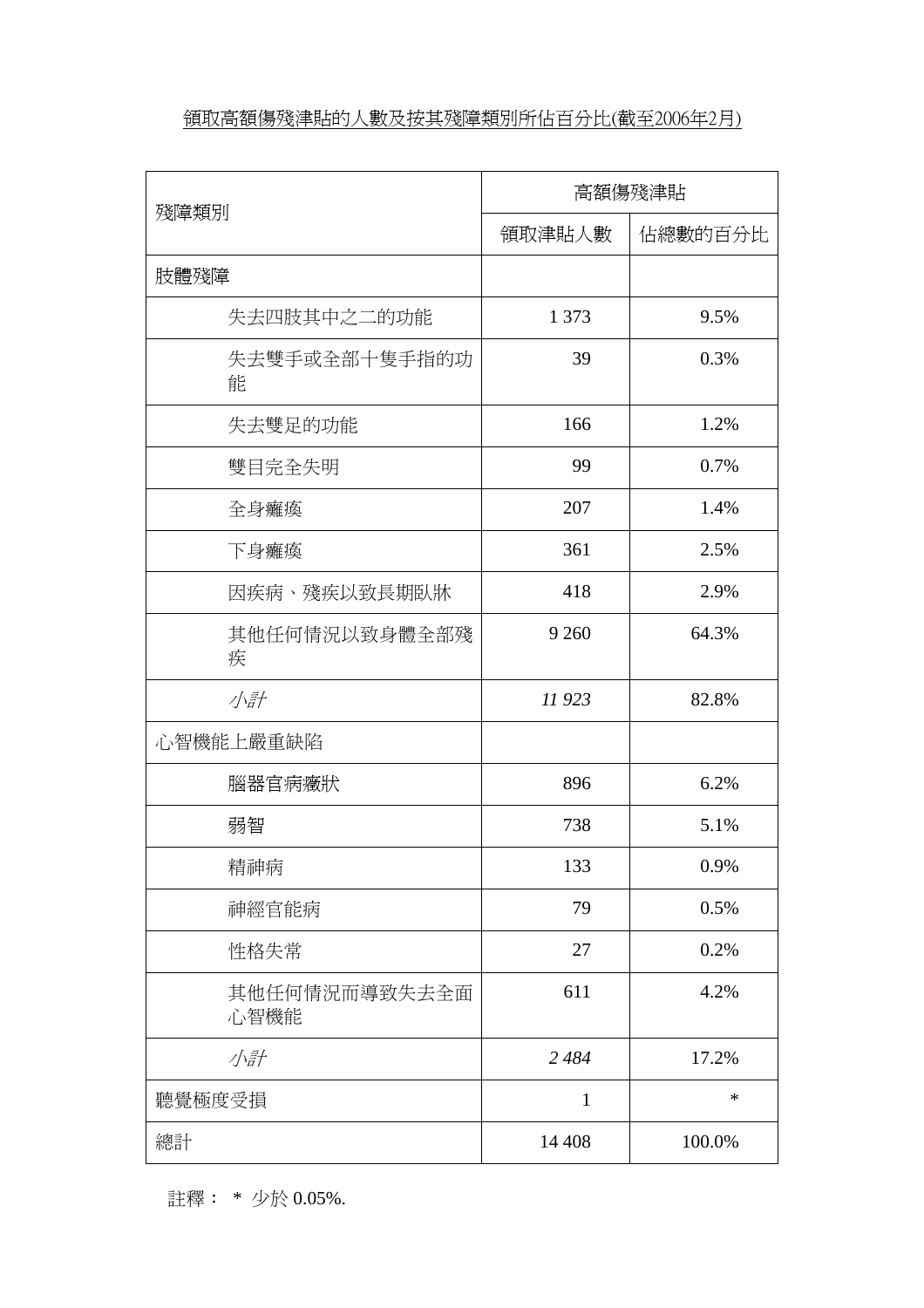# 隨機抽樣調查的 **500** 個"其他任何情況以致身體全部殘疾"類別

# 傷殘津貼受助人的疾病/殘障**\***

| 疾病/殘障      | 個案數目           |
|------------|----------------|
| 中風         | 121            |
| 慢性阻塞性呼吸道疾病 | 24             |
| 缺血性心臟病     | 21             |
| 糖尿病        | 19             |
| 半身不遂       | 18             |
| 髖部骨折       | 16             |
| 帕金遜症       | 15             |
| 乳癌         | 12             |
| 癲癇症        | 12             |
| 膝關節骨關節炎    | 12             |
| 直腸癌        | 11             |
| 高血壓        | 11             |
| 大腸癌        | 10             |
| 慢性阻塞性肺部疾病  | 10             |
| 鼻咽癌        | 10             |
| 肺癌         | 8              |
| 類風濕性關節炎    | 8              |
| 腦性麻痺       | 6              |
| 小兒麻痺症      | 6              |
| 背痛         | 5              |
| 全面性發展遲緩    | 5              |
| 心臟病        | 5              |
| 下背痛        | 5              |
| 胃癌         | $\overline{4}$ |
| 慢性心衰竭      | $\overline{4}$ |
| 慢性腎功能衰竭    | $\overline{4}$ |
| 先天性心臟病     | $\overline{4}$ |
| 末期腎衰竭      | $\overline{4}$ |
| 全身性紅斑性狼瘡   | $\overline{4}$ |
| 先天性心臟衰竭    | 3              |
| 淋巴瘤        | 3              |
| 多發性骨髓瘤     | 3              |
| 脊椎管狹窄      | $\mathfrak{Z}$ |
| 急性淋巴性白血病   | $\overline{2}$ |
| 膝下截肢       | $\overline{2}$ |
| 腦瘤         | $\overline{2}$ |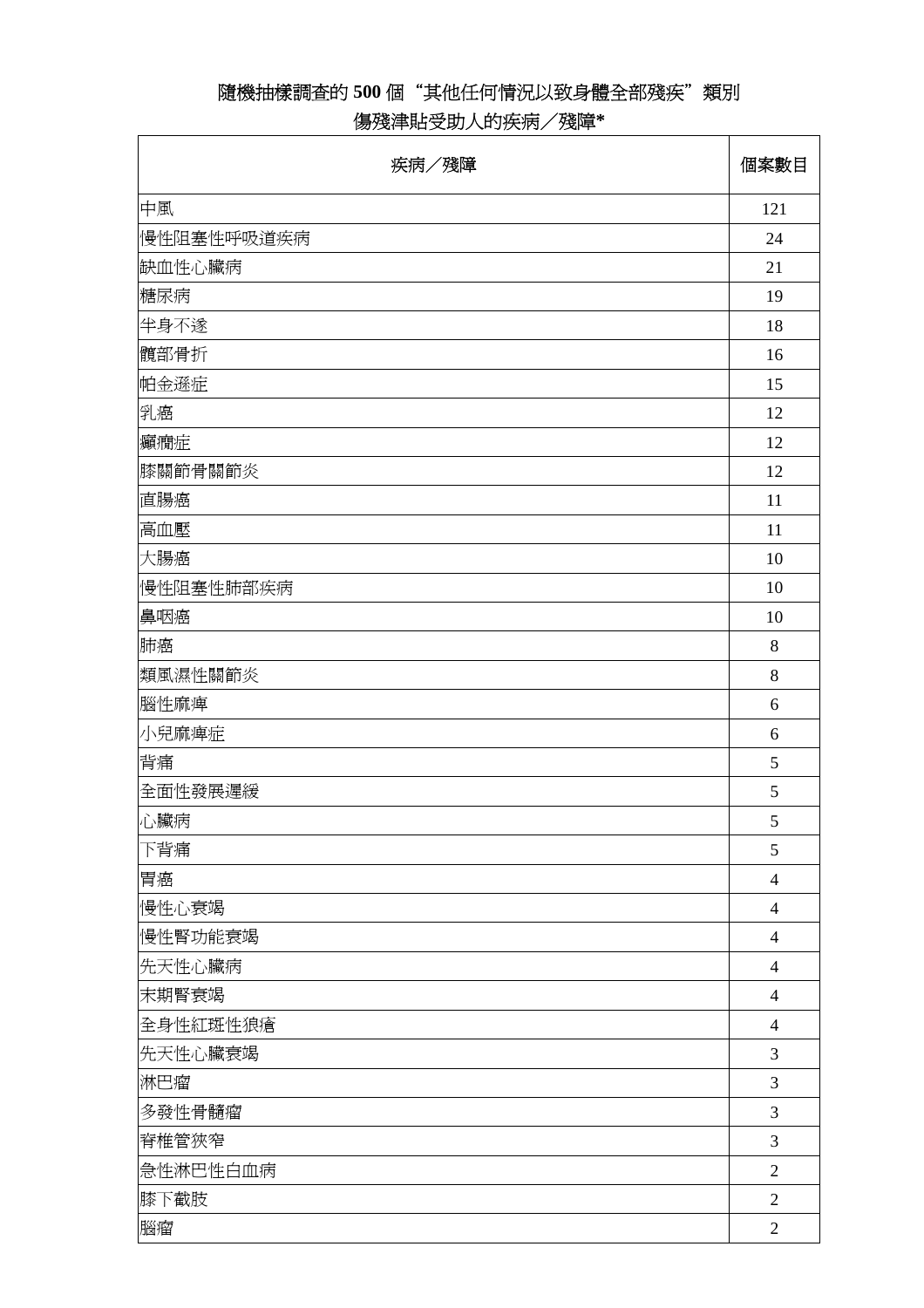| 膀胱癌            | $\overline{2}$ |
|----------------|----------------|
| 卵巢癌            | $\overline{2}$ |
| 舌頭癌            | $\overline{2}$ |
| 發展遲緩           | $\overline{2}$ |
| 擴張型心肌症         | $\overline{2}$ |
| 股骨骨折           | $\overline{2}$ |
| 頭部傷害           | $\overline{2}$ |
| 膝蓋痛            | $\overline{2}$ |
| 下肢無力           | $\overline{2}$ |
| 髖部關節炎          | $\overline{2}$ |
| 嚴重燒傷           | $\overline{2}$ |
| 血管性失智症         | $\overline{2}$ |
| 急性骨髓性白血病       | 1              |
| 酒癮徵候群          | 1              |
| 多處手指腳趾截斷       | $\mathbf{1}$   |
| 類風濕性脊椎炎        | $\mathbf{1}$   |
| 哮喘             | $\mathbf{1}$   |
| 良性前列腺增生症       | 1              |
| 雙側膝蓋痛          | $\mathbf{1}$   |
| 雙側下肢骨折         | $\mathbf{1}$   |
| 不穩定型氣喘         | 1              |
| 支氣管擴張症         | 1              |
| 腎癌             | 1              |
| 喉癌             | 1              |
| 直腸乙狀結腸癌        | $\mathbf{1}$   |
| 下頜下腺癌          | 1              |
| 中樞性睡眠窒息症       | $\mathbf{1}$   |
| 腦部動脈瘤          | 1              |
| 頸椎關節黏連         | 1              |
| 慢性痛風性關節炎       | 1              |
| 慢性背痛           | $\mathbf{1}$   |
| 慢性小便困難         | $\mathbf{1}$   |
| 慢性精神分裂症        | 1              |
| 冠心臟病           | 1              |
| 左跛足            | $\mathbf{1}$   |
| 深部靜脈栓塞症        | $\mathbf{1}$   |
| 皮肌炎            | 1              |
| 糖尿病視網膜病變       | 1              |
| 先天性純紅血球再生不良症候群 | 1              |
| 裘馨氏肌肉萎縮症       | $\mathbf{1}$   |